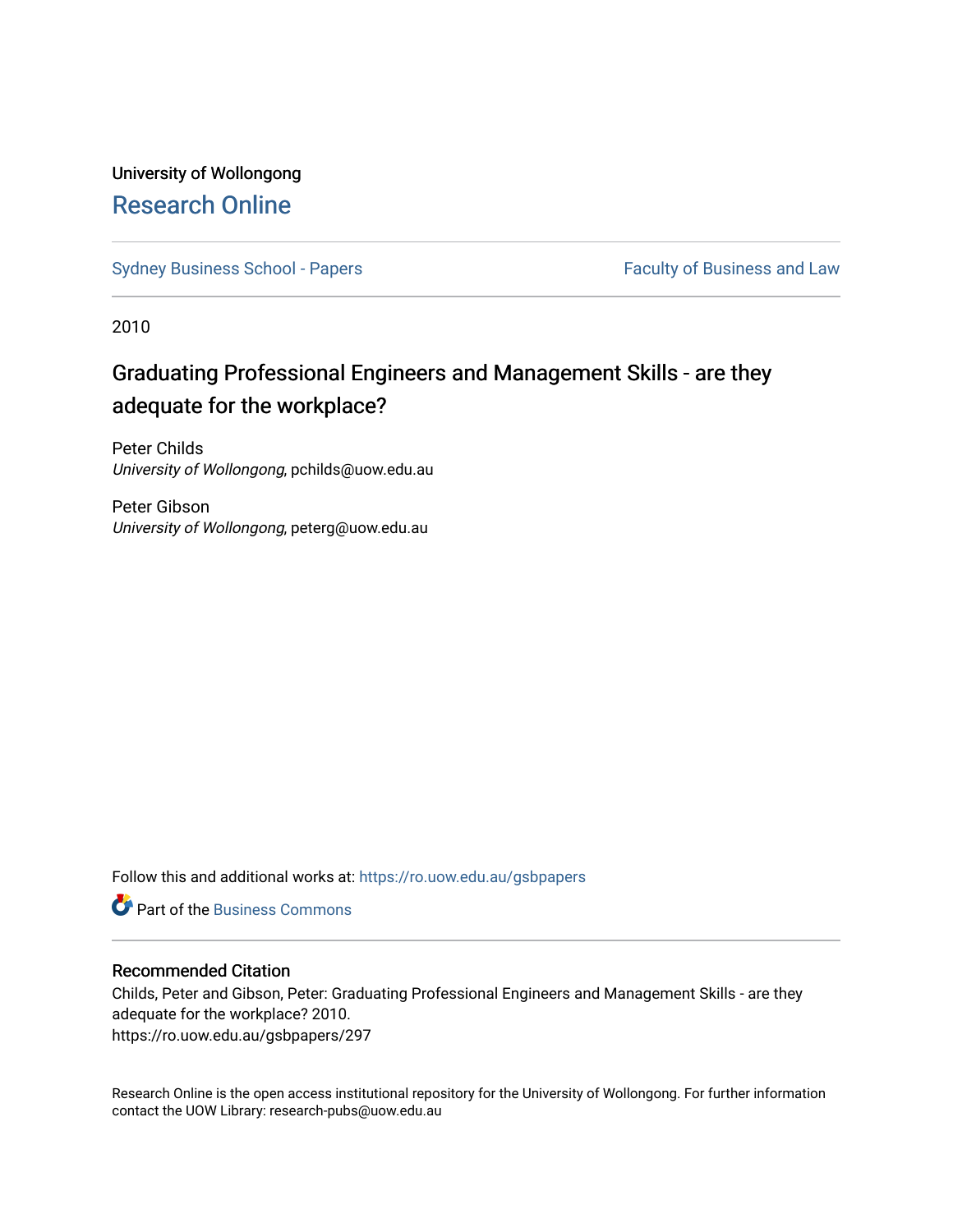# Graduating Professional Engineers and Management Skills - are they adequate for the workplace?

#### Abstract

This paper considers the notion that for the majority of engineers, the development of managerial skills will be essential and cannot be 'picked up on the job'. Engineers increasingly need to understand the interactions between design, quality, sustainability product planning, organisation, management of people, team work and finance. This paper considers the need to develop managerial skills and will discuss the development of a survey to be carried out in an Australian context. The survey will cover a range of firms and governmental bodies that employ graduate engineers. The questions will cover a wide range of non-engineering skills that could be expected of engineers within the first five years of the commencement of their careers. The two disciplines, Engineering and Management have enjoyed a rather difficult relationship for some time. Each needs the other because complex engineering tasks cannot be carried out in an increasingly challenging business environment without an integrated management focus. Engineers are finding they need to take on more complex tasks which include very significant managerial issues. Most engineering faculties have attempted to teach managerial skills in their engineering curricula. However, management education has often been viewed as secondary to technical skills and hence does not encompass the integrated range of skills needed. This has not motivated students to become interested in and committed to the management aspects of their future profession with the result that management education for engineers remains an enigma. This paper considers some of the contemporary literature on teaching management to engineers. Some ideas are discussed outlining possible research which will be carried out and reported by the authors, aimed at documenting current shortcomings with a view to developing a more effective future strategy for engineering management education.

#### **Disciplines**

Business

#### Publication Details

Childs, P. W. & Gibson, P. (2010). Graduating Professional Engineers and Management Skills - are they adequate for the workplace?. 3rd International Symposium for Engineering Education (pp. 1-9). Ireland: ISEE.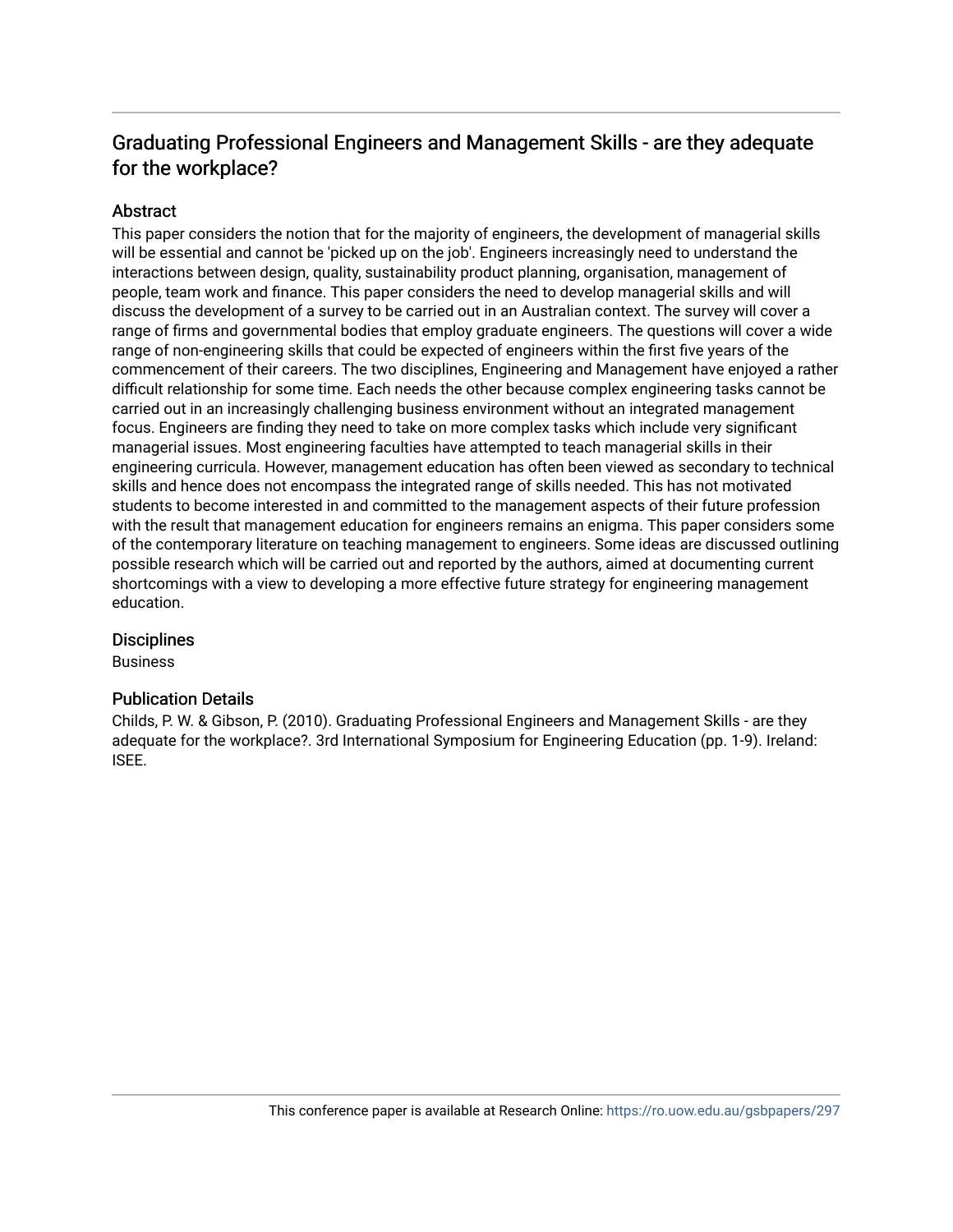#### **GRADUATING PROFESSIONAL ENGINEERS AND MANAGEMENT SKILLS – ARE THEY ADEQUATE FOR THE WORKPLACE?**

**Peter Childs**  University of Wollongong, Wollongong, Australia pchilds@uow.edu.au

# **Peter Gibson**

University of Wollongong, Wollongong, Australia peterg@uow.edu.au

*Abstract: This paper considers the notion that for the majority of engineers, the development of managerial skills will be essential and cannot be 'picked up on the job'. Engineers increasingly need to understand the interactions between design, quality, sustainability product planning, organisation, management of people, team work and finance. This paper considers the need to develop managerial skills and will discuss the development of a survey to be carried out in an Australian context. The survey will cover a range of firms and governmental bodies that employ graduate engineers. The questions will cover a wide range of non-engineering skills that could be expected of engineers within the first five years of the commencement of their careers.* 

*The two disciplines, Engineering and Management have enjoyed a rather difficult relationship for some time. Each needs the other because complex engineering tasks cannot be carried out in an increasingly challenging business environment without an integrated management focus. Engineers are finding they need to take on more complex tasks which include very significant managerial issues. Most engineering faculties have attempted to teach managerial skills in their engineering curricula. However, management education has often been viewed as secondary to technical skills and hence does not encompass the integrated range of skills needed. This has not motivated students to become interested in and committed to the management aspects of their future profession with the result that management education for engineers remains an enigma. This paper considers some of the contemporary literature on teaching management to engineers. Some ideas are discussed outlining possible research which will be carried out and reported by the authors, aimed at documenting current shortcomings with a view to developing a more effective future strategy for engineering management education.* 

*Correspondence to: Peter Childs, Sydney Business School, University of Wollongong, Australia 2522. Symposiumland. E-mail [c.pchilds@univauthor.educ](mailto:c.pchilds@univauther.educ)*

## **1. INTRODUCTION**

In the current economic climate graduate engineers are finding they are required to undertake an increasing range of complex tasks that require a challenging range of skills which include very significant professional managerial issues. Typical tasks required include some or all of the following: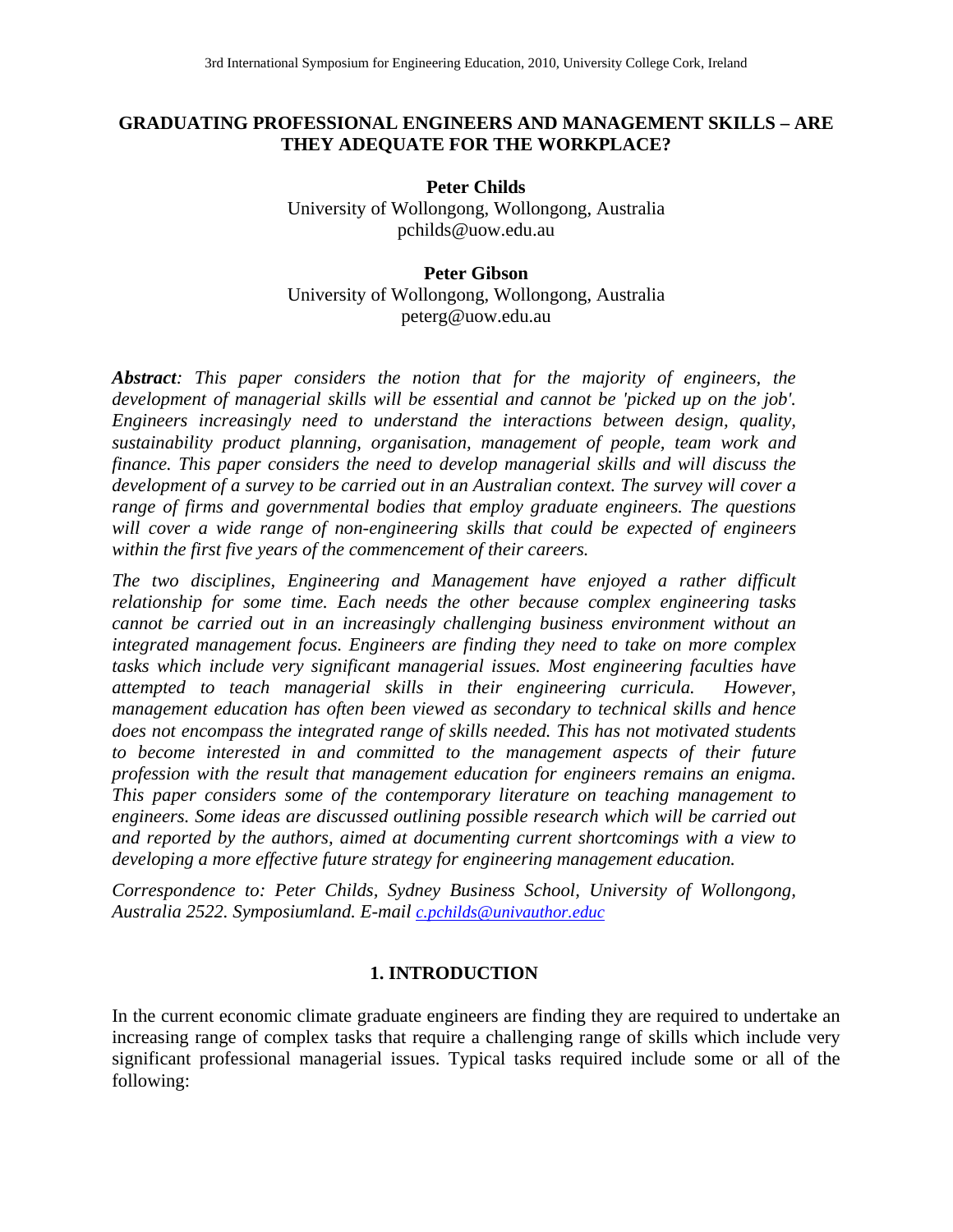*Strategic focus, financial management and control, quality management, human resource and stakeholder management and industrial relations.* 

More and more in recent times, due to the nature of their technical knowledge and education, engineers are also finding themselves leading the crucial thrust towards sustainable engineering business. However, university education has tended to rely on the knowledge of engineering technology experts who have little inclination towards engineering business and the resulting commercial challenges of the 21st Century. University engineering education can no longer be described as 'basically scientific and technical in nature' and must be integrated with a knowledge base associated with Commerce and Business. Most engineering faculties have attempted to teach managerial skills in their engineering curricula. However, these have often been approached as a secondary issue and, consequently, as a 'bolt-on' to the technical skills being imparted and hence they do not fully encompass an integrated range of management issues and skills needed. This approach has not motivated students to become interested in and committed to the management aspects of their future profession. Consequently, problematical teaching of management areas is an issue for many Faculties of Engineering. Employer dissatisfaction has also appeared because new graduates are not orientated to meet engineering management challenges and consequently they cannot immediately contribute to business outcomes in many engineering and industrial organisations.

Engineers tend to be uncomfortable with the management aspects of their profession because engineering is considered a rigorous, scientific discipline whereas management is a social science discipline, taught by case studies, anecdote and other non quantifiable methods. Many students chose engineering because they do not wish to study in that way, which leads to further compounding of the problems. This paper attempts to describe and review the professional managerial skills that will be needed by graduate engineers to allow them to perform to a satisfactory level within the current multiskilled work environment and better meet the needs of employers. The history of management skill identification is reviewed from the work of Katz (1955) through to the present and a list of the identified managerial skills needed of a manager is presented. This list is then modified to highlight those which the authors suggest are relevant to the training of a fully rounded and competent graduate engineer.

## **2. PROFESSIONAL ENGINEERING MANAGEMENT**

For the purpose of this research, professional engineering management is defined as the skill of managing both engineers and other non-engineering employees in a practical, commercial and non-commercial environment. The additional skills that will be needed for engineers to successfully manage in this environment will include human resources, financial, operational, marketing and others.

The term Professional Management Skills for Engineers (PMSE) is suggested as a term to describe the skills believed to be necessary for both undergraduates and postgraduates to participate fully in the running of an organisation and be fully conversant with the skills and attributes to successfully manage disparate groups of both professional and non-professional employees in a timely and efficient manner.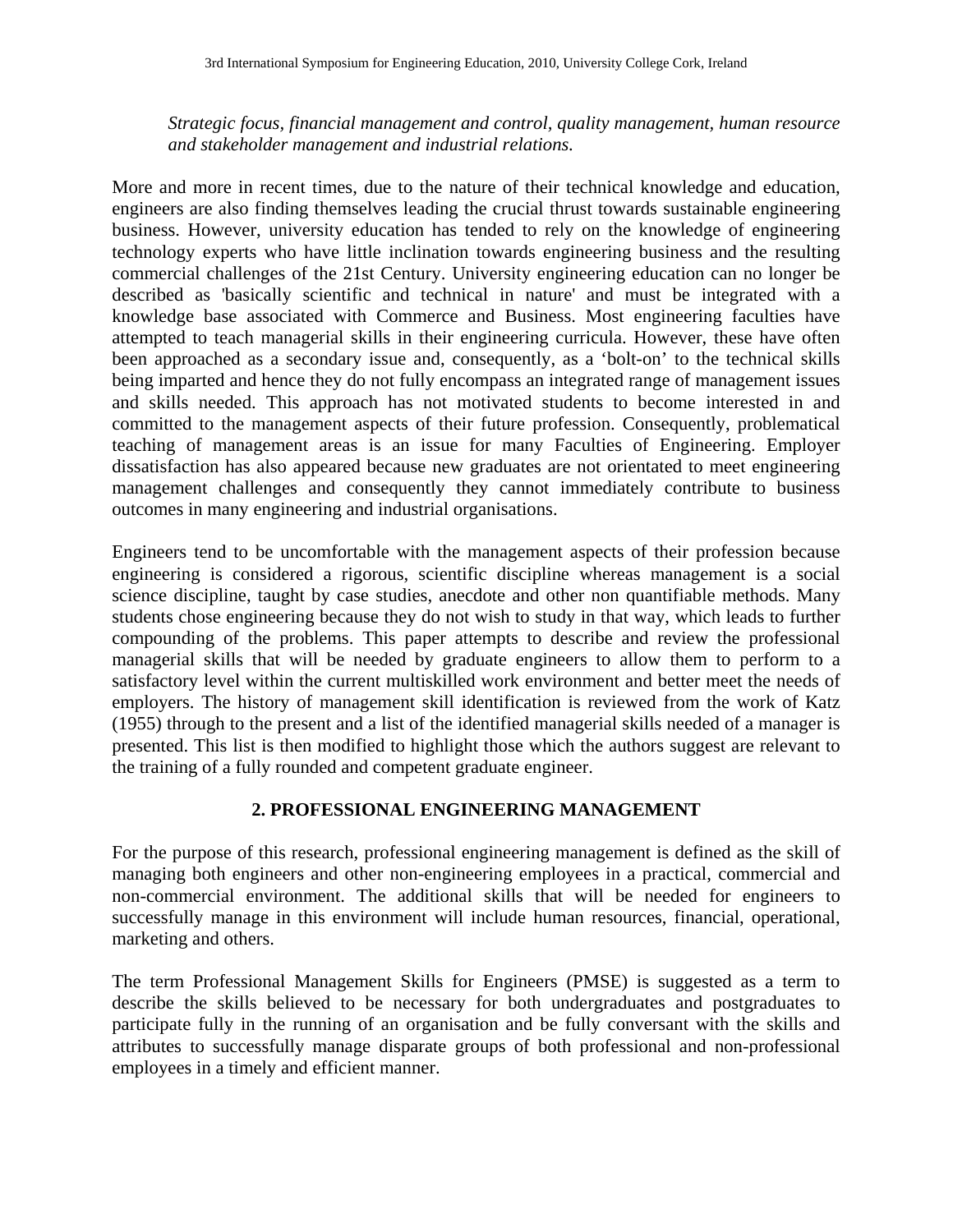This topic has been of relevance for some decades. In 1984 the following comment was made by Lord Flowers, FRS, Rector, Imperial College of Science and Technology, London at the Second World Conference on Continuing Engineering Education, Paris, France in 1983 (cited by Martinec (1984)).

"*For the majority of engineers, the development of managerial skills will be essential and cannot be picked up on the job. The engineer will, in general, increasingly need to understand the interaction of design with quality control, commercial and product planning, organisation and finances, and will need to develop the managerial skill of financial control, industrial relations and Marketing."* 

Research has identified that since this time, PMSE has been considered an integral part of the skills and attributes that a graduate engineer should possess. This comment is backed by a large body of scholarly literature and reference is made to the following authors - Aldridge et al (1990), Brisk (1997), Carmichael & Gibson (2001), Childs & Gibson (2007, 2009), Director (1996), Jenson (2000), Kocaoglu (1984), (1994), Kocaoglu et al (2003), Martinec (1984), McCahon and Lavelle (1998), Nambisan and Wilemon (2003),Wilkinson (2002) and others.

To date little has been discovered on the needs and perceptions of employers as to the skills and attributes they perceive as being either essential or desirable for graduate engineers to possess and the resulting influence this has on business performance. Literature discovered to date covering this aspect and the limited scholarly research on the attributes and skills required by an engineer generally, is mostly discipline based and is covered by a small range of authors. Some authors have attempted to define these general skills without a particular reference to managerial skills. The generalised list of authors is as follows – Chisholm (1999), Editorial (2004), Edum and Fotwe (2000), Gibson and Carmichael (2001), Holfield and Thomas (1999), Plonka et al (1994), Rifkin et al (1999) and others.

Of other authors, Liyanage (2001), Gibson & Carmichael (2001) and Thilmany (2004) have all reviewed the needs and dimensions of postgraduate engineering courses and have highlighted the need for engineers to study and absorb 'management concepts'.

Gibson and Carmichael (2001) comment that:

*Leading firms are working with universities to develop innovative ways to progress and develop their staff throughout their careers. The divide between working and learning is*  becoming increasingly blurred. The global dimension adds further challenges that will *probably result in strategic alliances and networking capabilities that allow even greater degrees of customisation and just-in-time delivery. There are enormous challenges for engineering and technology schools in how they develop future profiles of their academic staff."* 

Of recent literature Patil & Codnel (2007) have found that engineers now require global competencies such as an awareness of global political and social issues, and knowledge of cross cultural and multicultural issue. They also need to understand international business, the local and international economy and the world market. These comments were also commented on by Nair & Patil (2009). Trevelyan (2008) comments on the way current engineering education is based on engineering practice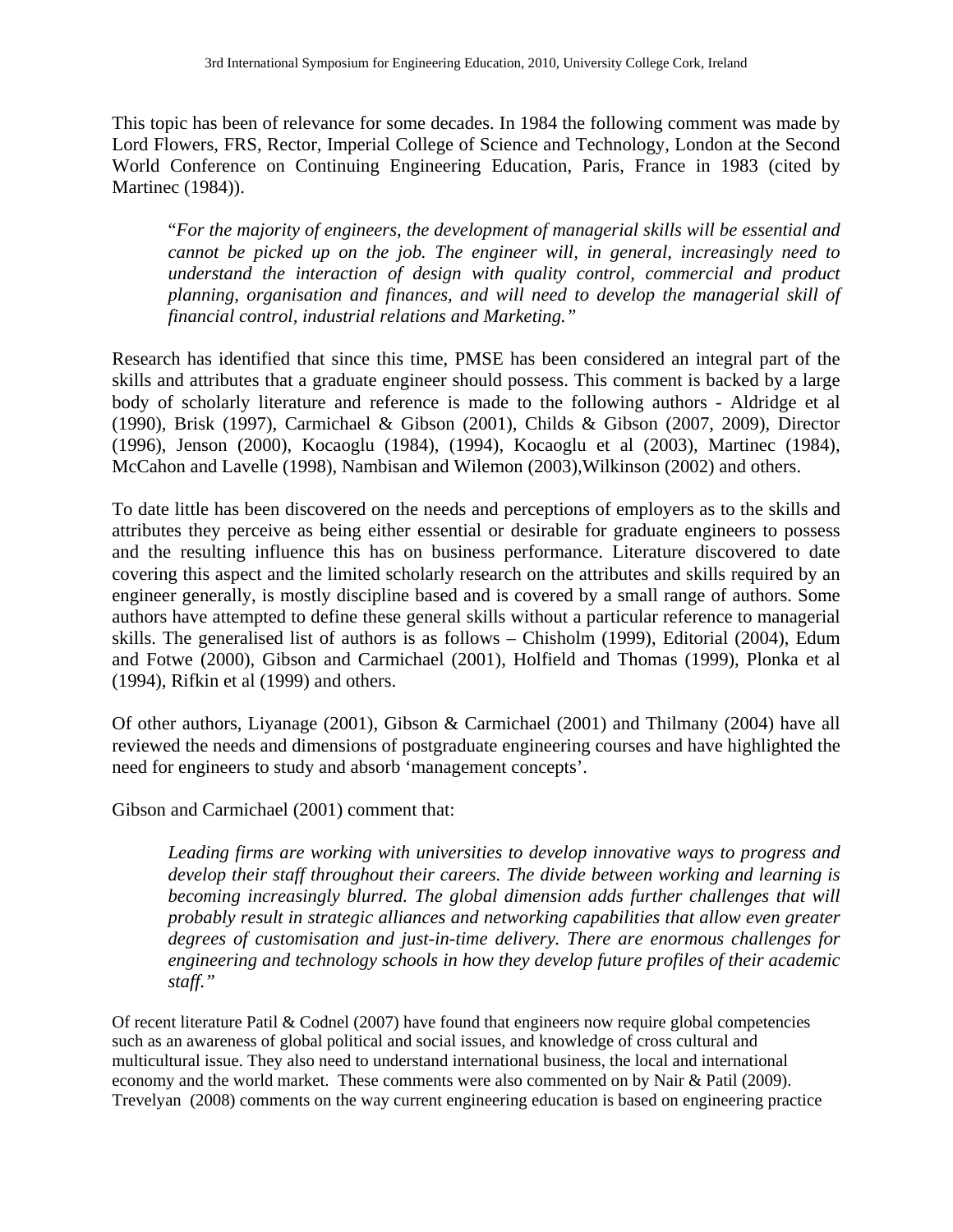which covers technical problem solving and design and this represents a misalignment between engineering education and engineering requirements in real world situations. It does not take into account the very important factor that engineers spend time interacting with people.

And Wei (2005) in reviewing current education commented:

*' It has always been a point of tension to achieve both breadth and depth in 4 years, and the engineering accreditation process has accepted the notion that between one-eighth and one-quarter of the engineering curriculum should be devoted to humanities and the social sciences'.* 

Wei continues to review the changes in both the developed and developing world in which the former is moving rapidly to become a service economy and then onto a knowledge economy, whilst the developing countries will continue to need traditional engineers for some time. However, it is believed that this time frame is shortening rapidly. This short review of the development of engineering management education has shown that this field is an area of concern to engineering educators. This area of concern questions whether it is possible to blend a hard fact driven education, such as engineering, with a discipline that seeks optimal solutions as opposed to an optimum solution.

## **3. PROFESSIONAL MANAGEMENT SKILLS FOR ENGINEERS (PMSE)**

In the management area of academia the art of management was generally defined in the 1955 paper by R.L. Katz published in the Harvard Business Review (HBR). His understandings of the skills of an effective administrator (manager) were listed as follows (with the authors' comments in parenthesis):

*Technical – need sufficient technical skill to accomplish the mechanics of a particular job for which he is responsible (*these skills would presumably be part of an undergraduate degree curriculum)

*Human – (have) human skill in working with others to be an effective group member and to be able to build cooperative effort within the team he leads.*  (generally not taught as an integral part of an undergraduate degree)

*Conceptual – (have) sufficient conceptual skills to recognize the interrelationships of the various factors involved in his situation which will*  lead him to take that action which achieves the maximum good for the total *organisation.* (generally not taught as an integral part of an undergraduate degree) *(Katz, 1955 p42)* 

This seminal paper was reprinted as a HBR Classic in 1974 with the additional comment that all managers, whatever their level will need some skills in all these three areas. In 1986 HBR again reprinted sections of the paper and it was revisited by Peterson & Fleet (2004) who expanded and modified some elements but still stayed essentially true to Katz' original statements. In their review, Peterson & Fleet (2004) also identified an additional seven skills listed in the texts alongside Katz's three skills. Thus, from this series of papers we can postulate a summarised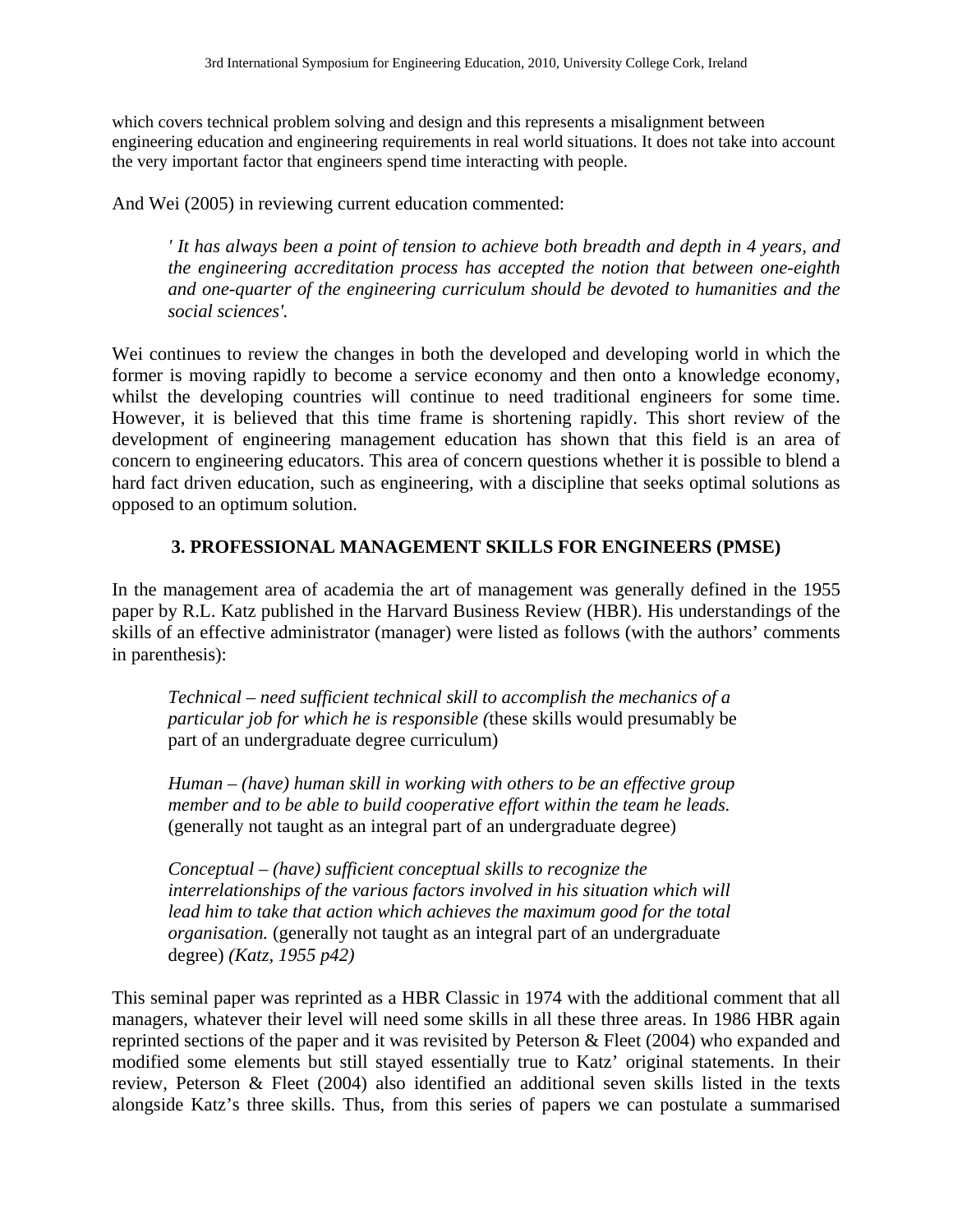series of ten management skills that it is felt graduate engineers may need to possess. These ten attribute skills are as listed here and encapsulate current thoughts on the skills that a manager needs to be fully effective. These are - Technical, Analytic, Decision making, Human, Communication, Interpersonal, Conceptual, Diagnostic, Flexible, and Administrative. These correlate relatively well with those 'softer skills' identified by Robinson et al (2005).

These attributes/skills were used by the authors of this paper in their research into the development of a questionnaire to assess the current status and success of engineering management education that will be sent to Australian industrial and commercial engineering organisations to determine what skills they would desire from their newly graduated engineers. This list outlines the areas that should be considered when evaluating what management skills a graduate engineer should possess. However it does not mention financial concept skills, quality management skills, or marketing.

The basis of the research of the authors of this paper is to ascertain what skills employers believe they want their engineers to possess, particularly for those employers who expect their engineering employees to become professional managers (at some stage in their career). The skill set will be potentially different for different engineering disciplines as well as for different phases of the economic cycle.

A review of the literature did not identify any areas of agreement of what management attributes a graduate engineer should possess. A major paper reviewed by Robinson et al (2005) surveyed design engineers in the UK on what skills they should possess to competently carry out their tasks. They indicated six groupings into which the authors categorised the skill sets identified. This survey was biased towards an engineering perspective but surprisingly identified many of the softer skills of management as put forward by Katz (1955).

Research was carried out by Peterson & Peterson (2004) who researched the managerial needs of a mid-level management position within a USA government organisation. This research involved a series of surveys on management needs. In the first survey they requested 23 senior managers to comment on three aspects of management based on Katz' (1955) listing of technical, human, and conceptual, and required them to estimate the time spent within their positions on these three aspects.

Interestingly, in this survey, human skills ranked first with technical skills ranking last. The research continued with the senior managers asked to observe critical incidents, both those that were successful and those that were unsuccessfully resolved. They were asked to identify those skill categories which were used in the incident observed.

Again the ranking was the same as in the first survey and confirms Katz' original contention that managers need not only technical skills but also those of the 'softer'' variety.

The recipients of the survey were then requested to use a seven point Likert scale to rate how important each skill was in the opinion of the respondent. In addition each respondent was asked to rate their own capability.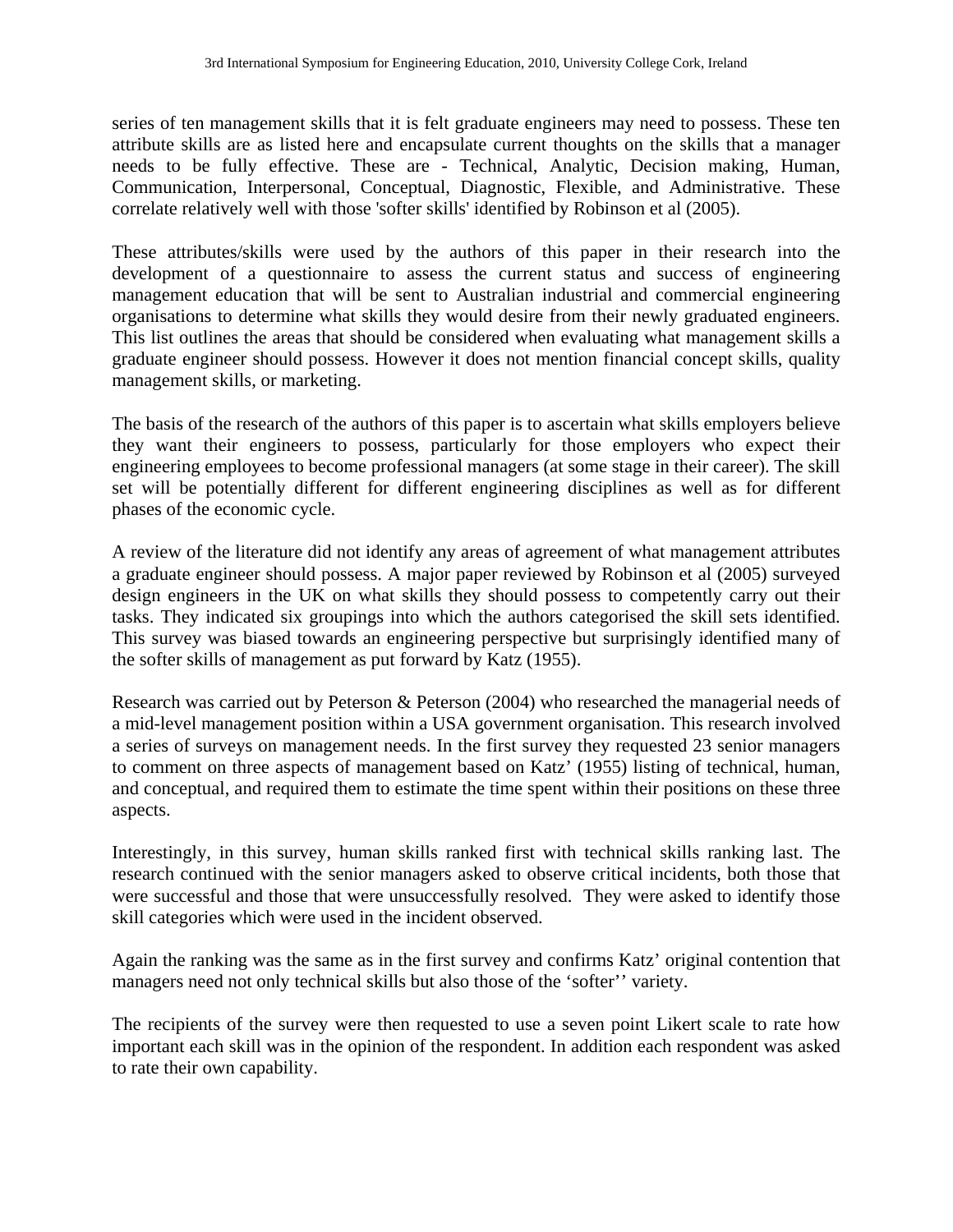The top three skills identified as essential were - acting consistently, is truthful and builds trust, all HR attributes. The study, although designed to assess skills for a particular position highlights the need for managers, of all types, to attain a certain set of (professional management) skills to be fully successful in a managerial position.

The surprising omission in all papers reviewed from the engineering side was financial skills, but this could be due to the focus of the study being on engineers and the group chosen for the study. More recently, it has also become necessary to add the need for new engineers to appreciate the need to manage engineering in an environmentally sustainable way. This adds further complexity to the engineering management teaching task.

It is proposed that in this research the authors of this paper will blend the work of Robinson et al with the work of Katz (1955 etc) and with later authors, Peterson & Fleet (2004). The work of Katz (1955 etc) and others is included as it reviews management skills from the 'commerce' side of an organisation. However, managing sustainability must also be included as an essential future dimension for engineers to attain.

Peterson & Fleet (2004) have developed a list of these skills together with an explanation of what is required of each skill. Their definitions were used to develop a list of suggested attributes which graduate engineers should possess. The skill listed as technical has not been included as it is expected that this skill would have formed part of the engineering curriculum.

**Decision Making Ability** - *To be able to assess and decide between competing solutions to a particular problem. This skill will have been taught in relation to their technical skills but not necessarily in relation to the decision that a manager needs to make.* 

**Human Skills -** *To be able to work with, communicate, negotiate and relate to others both within the organisation as well as outside the organisation. Also be able to teach others, work in groups and with individuals at various levels of management. Resolve conflicts.*

**Communication** -*Be able to send and receive information, thoughts and feelings, which create common understanding and meaning.*

**Interpersonal -** *Ability to develop and maintain a trusting and open relationship with superiors, subordinates, peers and external personnel to facilitate the free exchange of information and provide a productive work setting.*

**Conceptual** - *Ability to see the organisation as a whole and to solve problems from a systematic point of view.*

 **Diagnostic** - *Ability to determine the probable cause(s) of a problem from examining the symptoms and which are observed by the manager.*

**Flexible -** *Ability to deal with ambiguous and complex situations and rapidly changing demands.*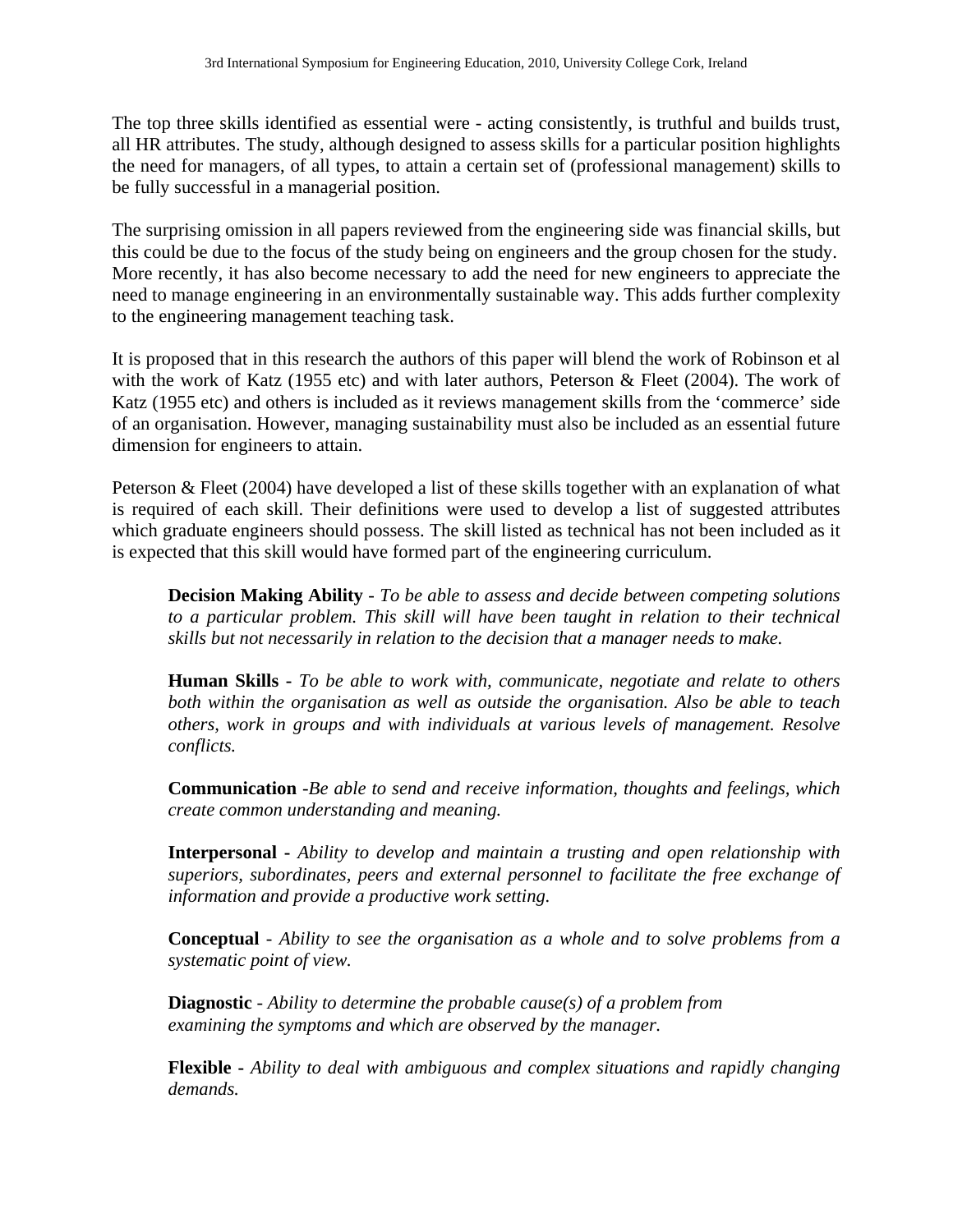**Administrative** - *Ability to follow policies and procedures, process paper work in an orderly manner and manage expenditures within the limits set by budgets.*

Other skills that should be included in the discussion are those mentioned by Lord Flowers –

*"- quality control, commercial and product planning, organisation and finances, and will need to develop the managerial skill of financial control, industrial relations and marketing."* 

Lord Flowers (cited by Martinec (1984).

The above list of attributes will be used as the basis of the questionnaire which will be issued early in 2010 to a range of Australian organisations with results expected to be available by mid – year 2010. The respondents will also be questioned as to whether they feel these skills should be taught as part of a University engineering curriculum or as part of a normal 'on the job' training by the employing entity. The survey (of 23 questions) sample will be based on the Australian Bureau of Statistics business listings (ANZSIC) and will encompass approximately 18,000 firms across the following six (6) segments – consulting, construction, manufacturing, mining, public services & utilities and transport. Each group will also be subdivided into small, medium and large organisations based on the number of employees. The sample size will be approximately 800 – 900 potential respondents and will be chosen at random and proportionally from the eighteen (18) sub groups. The sample will be distributed at the end of May 2010 with responses expected during June. In addition a questionnaire has been prepared for submission to all Deans of Engineering faculties in Australia. This survey will be submitted through the Deans Council.

The overall goal is to assess the needs of Australian employers of graduate engineers and the skills and attributes that they feel are needed in today's business environment and to asses the way in which Engineering Faculties are incorporating these needs into their engineering curriculum.

## **4. CONCLUSION**

The authors of this paper have developed a questionnaire to be tested within the Australian context to ascertain the viewpoint of the employers of engineers (of all disciplines) as to whether engineers require knowledge of management skills upon graduation. It is the authors' belief that this is correct.

Based upon the authors reviewed thus far it appears there are problems with professional engineering management education and there appears to be no firm decision as to whether this skill is needed. The varied topics to be taught in professional management education across the papers reviewed and what constitutes this discipline require clarification as follows:

should engineers be taught professional management concepts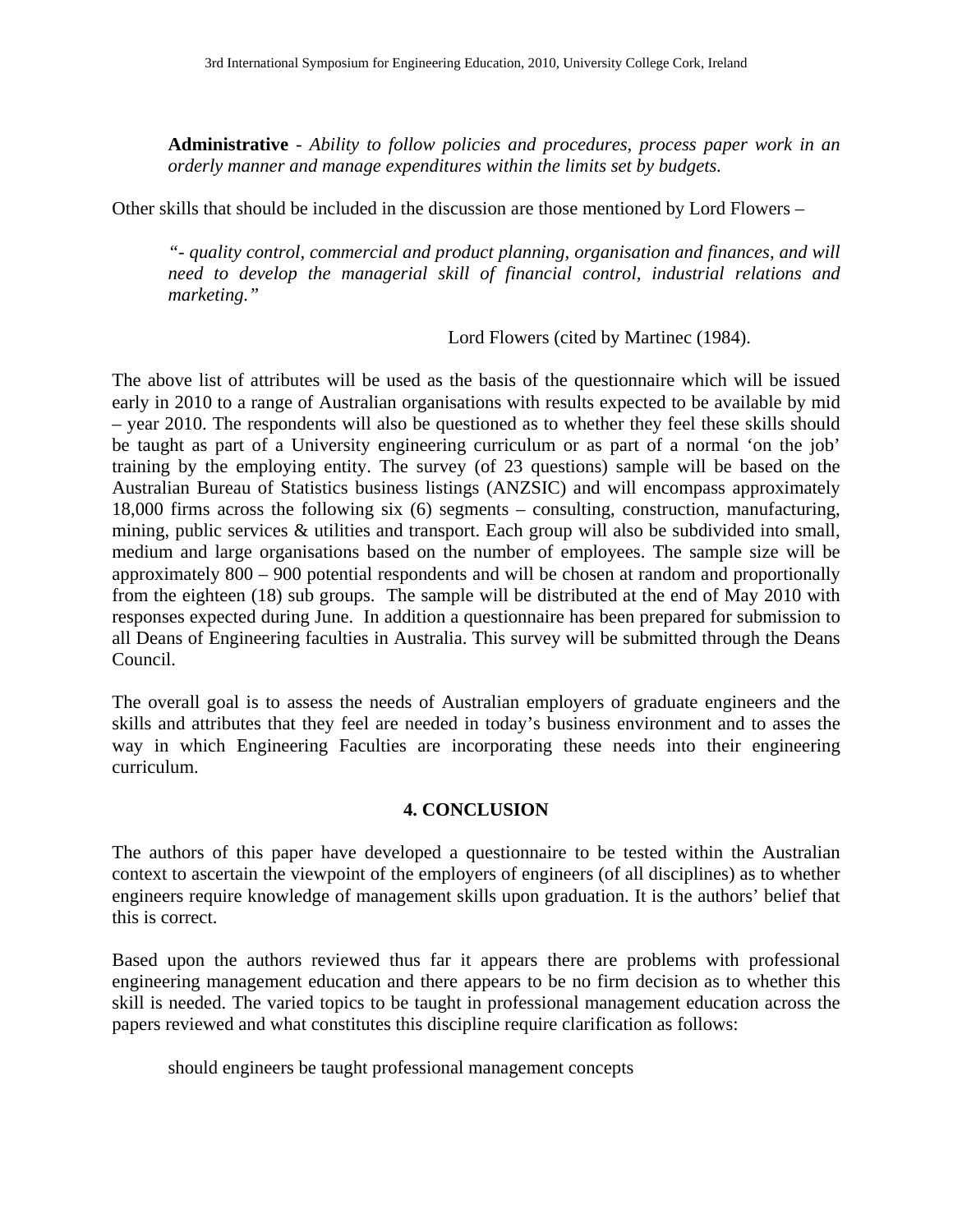which subjects will constitute this discipline

where this discipline will be taught, (e.g. in the engineering faculty or in the commerce or business school faculties)

who will teach it and at what level (undergraduate or postgraduate) will the courses be offered

Underlying this dilemma is the question of how can engineers be trained to satisfy tomorrow's requirements. Amongst a range of skills needed. Sustainability is clearly becoming a further management challenge for engineers. What skills will these engineers need, what skills will academics need and how and by whom will these various skills be taught? The aim of the authors of this paper is to answer these questions and propose a list of skills that can be put forward as those skills required by engineers and employers to allow the graduate engineer to seamlessly integrate into the organisation and be ready to assist in the attainment of the goals and objectives of the parent organisation.

To assess the attitudes of Australian employers a questionnaire has been developed that will be submitted to a suitable range of Australian organisations to evaluate the needs of employers and close the perceived gap in the relevant literature. The survey will particularly investigate the potential for employers to partner with universities in helping to develop and participate in curricula. Results of this survey are expected to be available by mid-year 2010.

#### **4.REFERENCES**

# **References**

Aldridge, M. D. (1990). Technology Management: Fundamental Issues for Engineering Education? *Journal of Engineering and Technology Management* **6**: 303 - 312.

Brisk, M. L. (1997). Engineering Education for 2010: The Crystal Ball Seen from Down Under (an Australian Perspective). *Global Journal of Engineering Education* **1**(1).

Childs, P. Gibson, P. 2009, Management Education for Engineers,  $20<sup>th</sup>$  Australasian Association for *Engineering Education Conference, Adelaide* 

Childs, P. Gibson, P. 2007, Engineering Management Education  $- A$  Strategic Imperative? It's Effect on Business Performance and Outcomes, Australasian Association for Engineering *Education Conference, Melbourne*

Chisholm, C. U. & Burns, G. R., 1999, The Role of Work-Based and Workplace Learning in the Development of Life Long Learning for Engineers, *Global Journal of Engineering Education, 3,3* Director, S. W. (1996). National and Global Imperatives in Engineering Education. *Australasian Journal of Engineering Education* **7**(1).

Editorial (2004). Industry and Academics Need to Hunt for Success, *ENR* **253**(22): 64.

Edum-Fotwe, F. T., McCaffer, R., 2000, Developing project management competency: perspectives from the construction industry. *International Journal of Project Management,* 18

Gibson, P. R., Carmichael, D. G., 2001, Future Challenges in Management Education for Graduate Engineers and Technologists, *8th Australasian Conference of Engineering Management Educators* Holifield, D., Thomas, N., 1999, Continuous Professional Development: Why Improving Managers and Jensen, H. P. (2000). Strategic Planning for the Education Process in the Next Century. *Global Journal of Engineering Education* **4**(1): 35 - 42.

Management is Difficult, *Global Journal of Engineering Education,* 3, 3